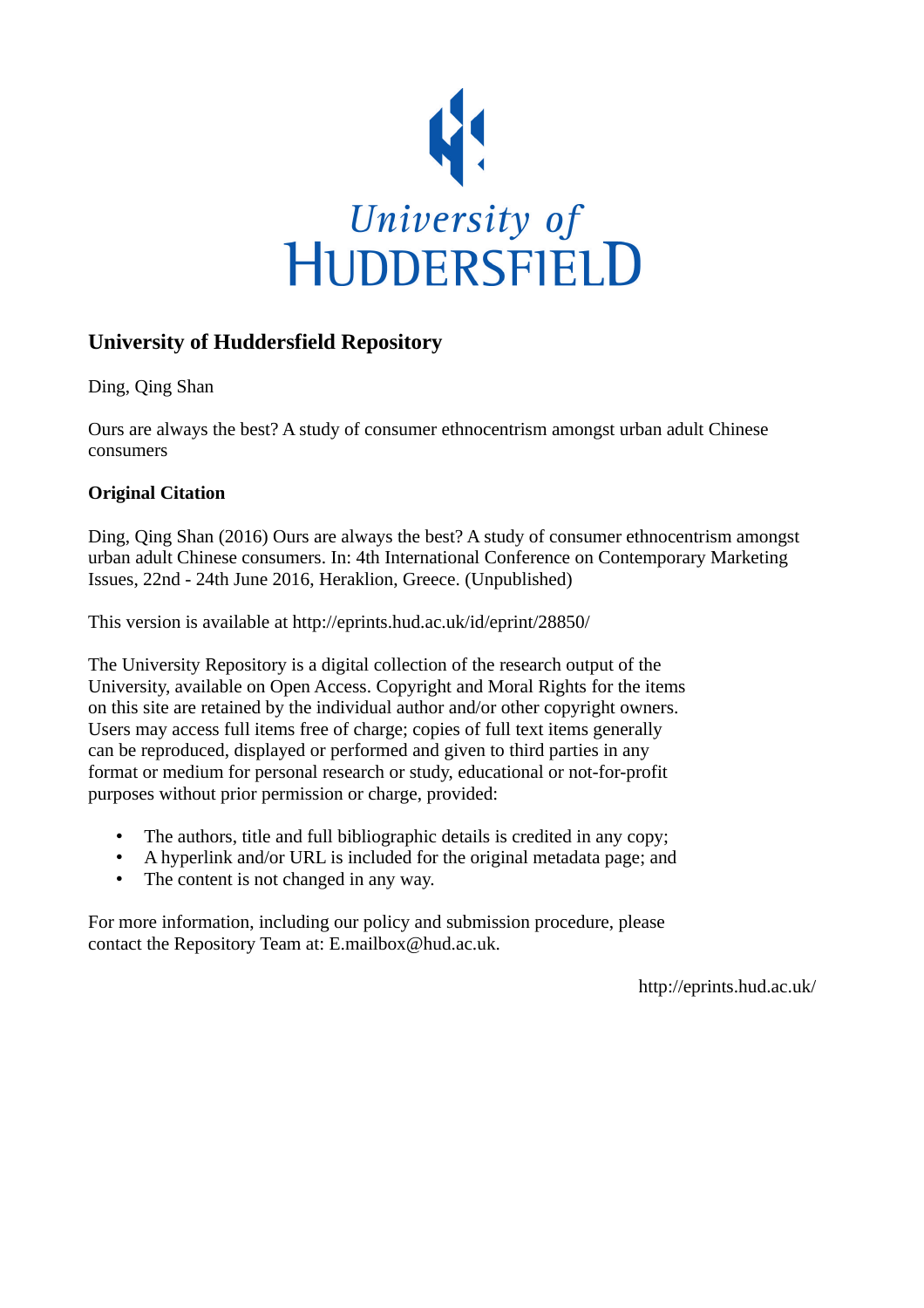# **Ours are always the best? A study of consumer ethnocentrism amongst urban adult Chinese consumers**

# **Ding Q.S.**

University of Huddersfield, Department of Strategy, Marketing and Economics, The Business School, University of Huddersfield, Huddersfield, West Yorkshire, United Kingdom

Corresponding author: [Q.s.ding@hud.ac.uk](mailto:Q.s.ding@hud.ac.uk)

#### **Abstract**

*This study aims to test urban adult Chinese consumers' level of consumer ethnocentrism and examining the moderating effects of location, age group and education levels. It collected 367 questionnaires in Shenyang- Northern China and Shenzhen – Southern China. The findings suggested urban adult Chinese consumers have relative low level of ethnocentrism beliefs. There is no strong negative bias towards foreign products, which means they do not evaluate foreign products negatively. Consumers living in Northern China have stronger ethnocentrism beliefs than those living in Southern China. Older generation holds stronger ethnocentric views than the younger generation and education plays a major role. More educated consumers are more likely to be more open minded about foreign products and services. Generally speaking, strident protectionism or calls for blanket bans or boycott of foreign goods are unlikely to occur in China. CE does not pose a serious threat to foreign products.* 

*Keywords: Consumer Ethnocentrism, Chinese Consumers, Product Preferences* 

### **1.0 INTRODUCTION**

Since opened its door in 1978, China has experienced unprecedented economic growth for 30 years. This once isolated 'Middle Kingdom' has actively intergraded with the world economy and fast developed into one of the world's largest economy, manufacturing powerhouse and receipts of foreign direct investment. The outcome of this economic transformation is that it lifted millions of ordinary Chinese citizens out of poverty. In 2015 China has overtook the US as the country has the largest middle class population in the world (Telegraph. 2015). China is expected to become the biggest consumer market in 2016 (Bloomberg, 2016), and Chinese consumers are already the biggest spenders in luxury consumption, accounts for 31% of global luxury sales (Guardian, 2016). Vast amount of foreign goods and services have entered into China. However, as the world's economy continues to slowdown and various countries starting to witness the resurgence of protectionism rhetoric, it is not beyond the realms of possibilities that China could start to become less welcoming to foreign products. Will the disease of 'British jobs for British workers' infect the calls for 'Chinese products for Chinese people'? This study investigates the level of consumer ethnocentrism amongst urban adult Chinese consumers to determine whether there are negative biases towards foreign products. It also seeks to understand the moderating effects of location, age group and education level on consumer ethnocentrism.

### **2.0 LITERATURE REVIEW**

#### **2.1 Consumer ethnocentrism defined**

Shimp and Sharma (1987) proposed the concept of 'Consumer Ethnocentrism' (CE). The term CE was adopted from the general sociological concept of ethnocentrism. In general the concept of ethnocentrism refers to the tendency of people to "view their own group as the center of the universe, to interpret other social units from the perspective of their own group, and to reject persons who are culturally dissimilar while blindly accepting those who are culturally like themselves." (Shimp and Sharma, p.280, 1987) CE represents the beliefs held by consumers about the appropriateness and morality of purchasing foreign made products. Ethnocentric consumers believe buying foreign products is wrong. It damages the domestic economy, causes job losses and is an unpatriotic behaviour. In contrast, non-ethnocentric consumers consider foreign products should be evaluated on their own merits without consideration as to where they come from. Essentially, it is a concept to determine whether foreign products are acceptable or unacceptable.

Since the introduction of CE in 1987, the CE's measurement scale – CETSCALE, has been tested and validated in many countries. Hamin and Elliott (2006), Evanschitzky et al. (2008) and Shankarmahesh, (2006) provided detailed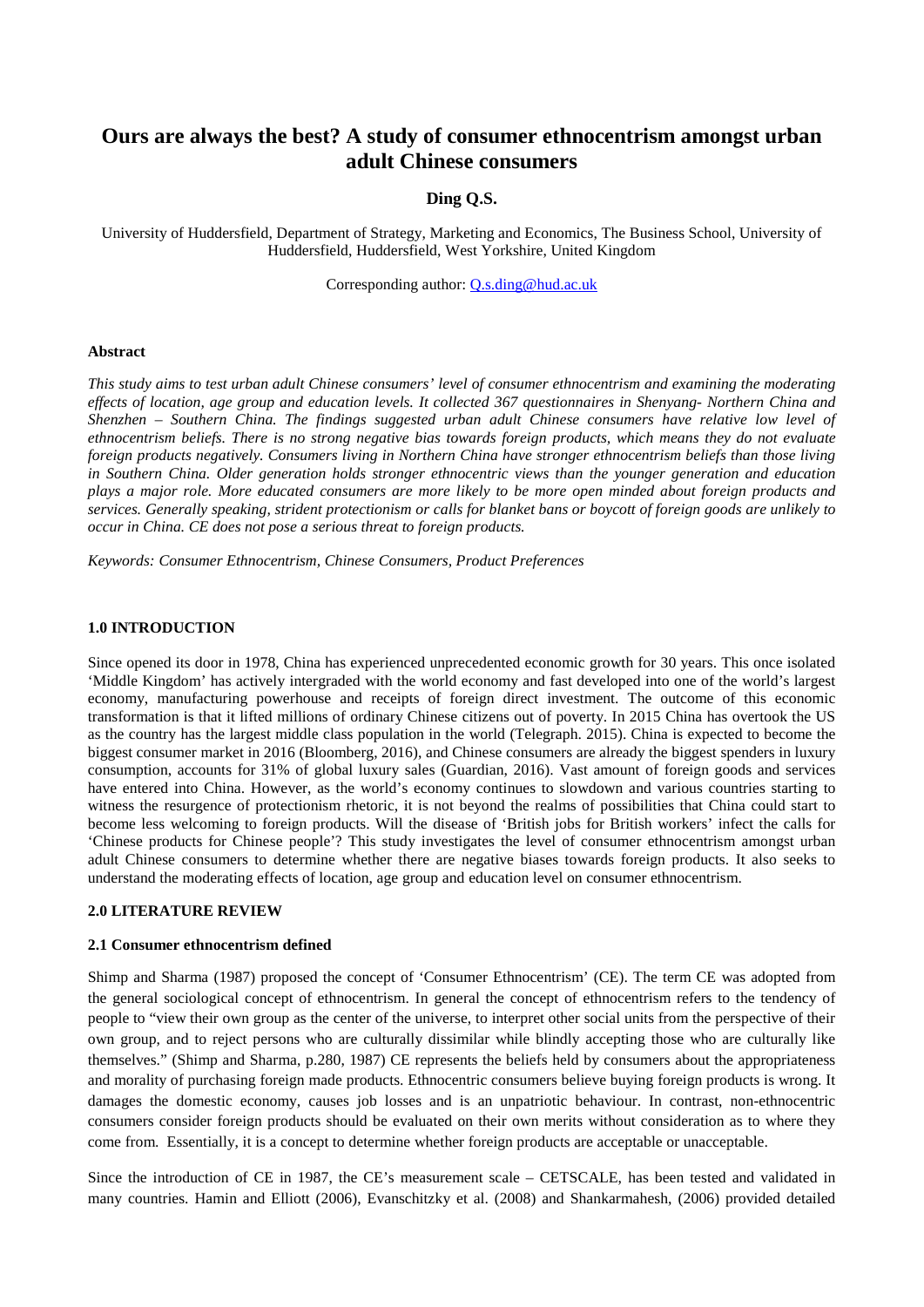reviews on CE investigations across different countries. It is widely acknowledged that CE will affect foreign products' acceptance and may lead to domestic consumption.

# **2.2 CE, Nationalism and Worldmindedness**

Rawwas et al. (1996) conducted a study to investigate whether nationalism affects consumers' product quality perception, and to determine whether consumer ideologies and COO work together to influence product quality perceptions. It constructed two sides of consumer ideologies, nationalism and worldmindedness. Rawwas et al. (1996) adopted Han and Terpstra (1988) description of consumer nationalism, which refers to nationalism as a sentiment of supreme consumer loyalty towards a nation-state, having significant effects on attitude and purchase intentions. Consumer nationalists are willing to make sacrifices to purchase a domestic brand because they believe that imported goods may damage their country's economy. It adopted the other side of consumer ideology of 'worldmindedness' from Sampson and Smith (1957) and Skinner (1988), that 'worldminded' consumers are those who favour a 'world view of the problems of humanity and whose primary reference group is human kind', rather than Americans, Germans, Japanese, etc. It concluded that consumer ideologies work together with COO cues to influence consumers' product quality perceptions. Consumer nationalism leads to higher quality perception of domestic products and ultimately affects the purchase intention and purchase action. On the other hand, consumer worldmindedness leads to higher quality perceptions for foreign products.

Balabanis et al. (2001) examined the relationship between 'nationalism', 'patriotism', 'internationalism' and CE. It was tested on consumers in Turkey and Czech Republic. It attempted to distinguish between 'nationalism' and 'patriotism', and used the term 'internationalism' rather than 'worldmindedness'. It argues 'patriotism' is a lower level, more gentle sentiment compared with nationalism. While patriotism is also related to some of the behaviours associated with nationalistic attitudes, patriots are more moderate and do not indulge in the extremities of nationalists. Both 'patriotism' and 'nationalism' promote the protection of national interests and identify, however, that patriotism is more gentle and rational and nationalism is irrational and more extreme. It concluded that neither patriotism nor nationalism has a consistent influence on consumer ethnocentrism. The effects vary from country to country. It believes demographic and cultural differences could explain the variations between countries. In Turkey, patriotism was the main motive for CE. It suggested that it is because of the collectivist characteristics of Turkish societies, which place emphasis on group loyalty. In contrast, nationalism seems to be the main drive for CE in the Czech Republic. Feelings of superiority and dominance seem to find a more fertile ground in the Czech Republic, and translated this into consumer ethnocentrism. It found no evidence of internationalism influences Turkey and Czech consumers' empathy towards other nations.

The impact of consumer worldmindedness on CE was further tested by Nijssen and Douglas (2008). The findings of this study are consistent with Rawwas et al. (1996) that consumer worldmindedness leads to favourable association with foreign stores. It seemed that consumer worldmindedness often results in lower level of CE beliefs. A follow up investigation by Nijssen and Douglas (2011) further confirmed consumer worldmindedness' moderating effect on CE. Consumer worldmindedness has a positive impact on foreign and global consumer culture positioning and a negative impact on local consumer culture positioning. Openness to other cultures and lifestyles and willingness to adapt and try products from other countries and cultures affected consumers' CE levels. Nijssen and Douglas (2011) further emphasised that exposures to other cultures and international travel experiences, together with consumer worldmindedness significantly affected consumers' CE beliefs.

# **2.3 Rational, Affective or Normative Choice?**

Vida and Reardon (2008) investigated the notion of domestic consumption, whether it is a rational, affective or normative choice? It described domestic consumption as buyers deliberately identify and select domestic products and brands. It classified product evaluation as a cognitive process, social and personal norms as normative, symbolic and emotional values as the affective dimension. The finding of this study was somewhat in line with the conclusion of Rawwas et al. (1996) that, there is a positive relationship between product quality perception and domestic consumption. It means that patriot consumers tend to rate domestic products as having higher quality than imported ones, which consequently leads to the purchase intention of domestic products. However, the most interesting finding of this study is that, all the three dimensional effects: perceptions of relative product quality, patriotism and CE, all exert a direct and significant impact on consumers' preference of domestic and foreign consumption. It effectively means cognitive, normative and affective affects all affected consumer preference. The previous studies were based on the concept that consumers are rational decision makers, therefore cognitive measures such as product quality, should play a major role in consumer preference. However, Vida and Reardon (2008) concluded that, affective measures like CE followed closely by patriotic attitudes tend to be much stronger drivers of consumer purchase intentions. It clearly suggest that patriotic consumers are not rational decision makers. For them, the necessity of supporting domestic products and industries drive them to make sacrifices, in some circumstances, they will purchase domestic products even if their product quality perception is low.

# **2.4 CE and Chinese Consumers**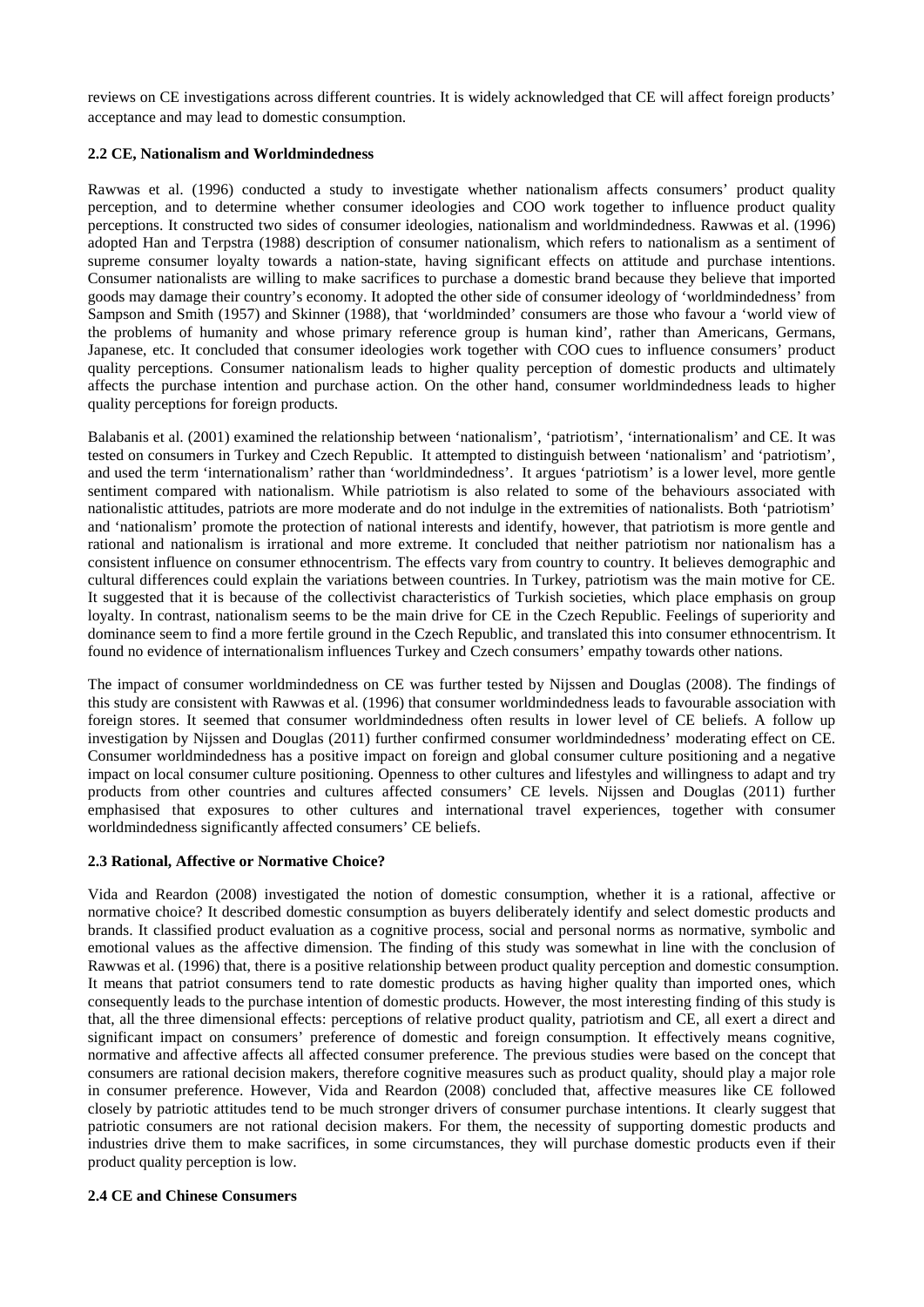The effects of CE on Chinese consumers were examined by several studies. Wang and Chen (2004) suggested that unlike in developed countries, the impact of CE is not as effective as in developing countries like China. It argued that even ethnocentric Chinese consumers, might not have a preference on domestic products. Foreign products have an advantage over domestic products, in terms of the famous brand name and fashionable image. Wong et al. (2008) concluded that for consumers with high levels of ethnocentrism, they have a more positive assessment of local goods as compare to foreign goods, but the difference is not statistically significant. Even young Chinese consumers with higher levels of CE, there was no evidence of suggesting a positive interaction for either quality evaluation or purchase intentions. Overall, it concluded CE tendencies do not play an important role in high involvement product evaluation and purchase amongst young Chinese consumers. Wong et al. (2008) further pointed out, the reason for non CE impact, could be the hybrid nature of the products. Young Chinese consumers could come to the conclusion that many of the product components were manufactured in China, therefore, they might not consider many products to be real foreign products. A further study by Oh and Zhang (2010) concluded that CE did not negatively affect Chinese consumers' evaluation of foreign products. A recent study by Parker et al. (2011) produced similar results, it suggested that Chinese consumers have a rather positive view of American products and their CE levels were very low.

Hsu and Nien (2008) concluded that CE had a strong influence on preferences of domestic brands.It suggested consumers from different regions have different characteristics. It also revealed that ethnocentric consumers in both locations were relatively older, with low education levels, and had less travel experiences. A further study by Wei et al. (2009) supported the findings of Hsu and Nien (2008) that CE affected Chinese consumers' preferences and geographic variables and demographic variables such as age, income, and education all influenced consumers' CE levels.

Nonetheless, despite these disagreements, all above studies revealed there are no particularly strong CE beliefs amongst Chinese consumers. The CETSCALE all scored low to moderate level of CE. Wang and Chen (2004) indicated a moderate level of CE, with an average mean of 4.38. Although Wong et al. (2008) concluded the young Chinese consumers have low level of CE, the CE score was slightly higher than Wang and Chen (2004), with an average mean of 4.79. Wei et al. (2009) indicated moderate levels of CE amongst Chinese consumers which the mean scores range from 3.66 to 4.02. Oh and Zhang (2010) confirmed Chinese consumers have low levels of nationalism with a relative low average mean score of 3.35. Parker et al. (2011) suggested Chinese consumers' CE levels are low, the mean scores ranges from 2.61 to 3.18. However, it should be noted that this study adopted the 5 point likert scale, instead of standard 7 point scale.

# **3.0 RESEARCH METHODS**

# **3.1 Street Survey**

This study adopted a street survey strategy that approached random shoppers in two of largest cities in China. It developed a questionnaire to test the CE levels of urban adult Chinese consumers. Perspective shoppers were approached in these two cities' busiest shopping districts to participate in the survey. Also known as mall intercept, it is a well established technique that is widely used in consumer research.

# **3.2 Measurement Scale**

The CETSCALE developed by Shimp and Sharma (1987) contains 17 statements to test American consumers' attitudes towards foreign products and willingness to purchase domestic goods. I has been had been tested and validated in many countries. Nonetheless, CETSCALE has been adapted and modified to suit different research settings. Whilst conducting a CE investigation into Turkish consumers, Kaynak and Kara (2002) adopted a 5 point likert scale instead of a 7 point scale. Balabanis and Diamantopoulos (2004) carried out a study of UK consumers' attitudes towards foreign and domestic products, it adjusted the 17 items CETSCALE into a 10 items scale. Reardon et al. (2005) also used a reduced vision of the CETSCALE in their cross-country investigation. Nijssen and Douglas (2008) used a 'key five items' CETSCALE instead of the original 17 items scale. Hsu and Nien (2008) examined CE tendencies amongst Chinese societies by adopting a reduced 10 items CETSCALE. Due to the street survey nature, too many questions could hinder participation and some statements in the scale are repetitive, this study modified the CETSCALE into 5 items.

# **3.3 Locations, Age Groups and Education Levels**

The street surveys were conducted in two Chinese cities – Shenyang in Northern China and Shenzhen in Southern China to compare regional differences. Demographic information such as gender, age groups and education levels were collected to test the moderating effects on CE.

# **4.0 RESULTS & DISCUSSIONS**

A Cronbach's alpha coefficient reliability test of CETSCALE was conducted to check the 6 items CETSCALE's internal consistency. Cronbach's Alpha value of .850 suggests very good internal consistency reliability for the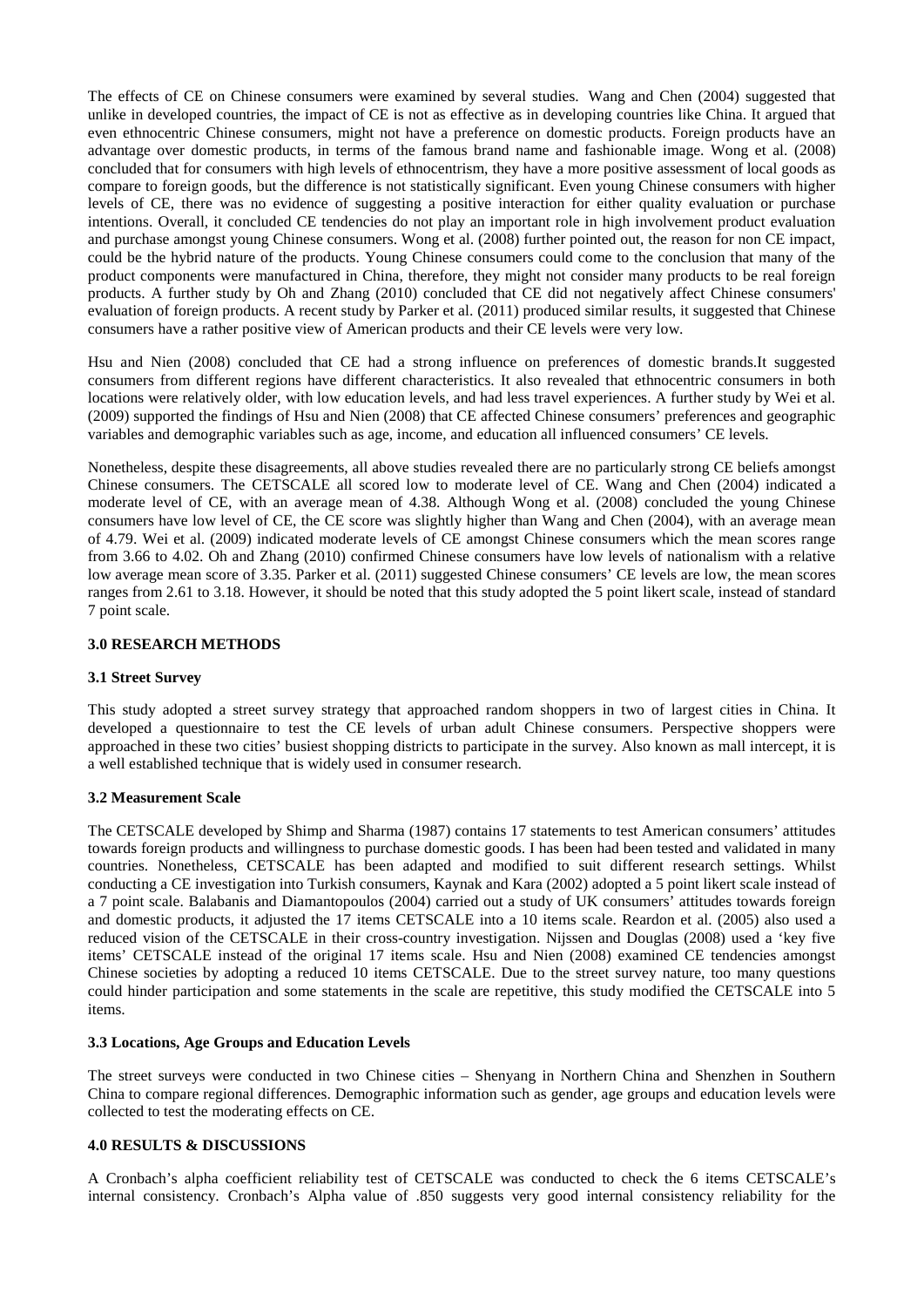CETSCALE. This qualifies the modified 6 items CETSCALE as a valid and consistent measurement scale to test the level of CE beliefs.

# **4.1 Low CE Levels**

The results indicated CE beliefs amongst UACC are low, with a total Mean score of M=23.57 and Stand Deviation SD=6.40. For the 6 items statements that made up the CETSCALE, mean values range from 3.51 to 4.80 and standard deviation range from 1.38 to 1.42. The values are calculated on the 7 items Likert scale (1=very strongly disagree,  $2=$ strongly disagree, 3=disagree, 4=Neutral, 5= agree, 6=strongly agree and 7= very strongly agree). Mean scores range from 3.51 to 4.80 indicates UACC holds low to average level of CE beliefs.

This current study unveiled low to average levels of CE, suggests UACC holds moderate levels of ethnocentrism beliefs. The results are largely consistent with previous studies. The levels of CE beliefs vary between different examinations. It should be noted there is inconsistency with the interpretations of CE levels and Hsu and Nien (2008) appeared to omit CETSCALE mean figures from its study, which is standard practice in the original Shimp and Sharma (1987) study and principally followed in CE research. Wang and Chen (2004) indicated a moderate level of CE, with an average mean of 4.38. Although Wong et al. (2008) concluded that young Chinese consumers have a low level of CE, the CE score was slightly higher than Wang and Chen (2004), with an average mean of 4.79. Wei et al. (2009) indicated moderate levels of CE amongst Chinese consumers in which the mean scores range from 3.66 to 4.02.

# **4.2 Clear North- South Divide**

The Man-Whitney U test discovered there was a significant difference in terms of CE levels between consumers living and Shenyang-Northern China and Shenzhen-Southern China. The results suggested UACC living in Shenyang – Northern China have stronger CE beliefs than those living in Shenzhen – Southern China.

# **4.3 Age Differences & Education Matters**

The Kruskal-Wallis test suggests there are statistically significant differences between different age groups and the strength of their CE beliefs. The results suggest that as UACC's age increases, their levels of CE beliefs raised as well, which means the senior citizens hold a stronger negative bias towards foreign products than the younger generation. Older generations particularly the above 50 years old group are less willing to accept products imported from another country. This means younger consumers are more open minded about foreign products and have less desire to purchase domestic products. Older generations are more aware of the need to protect China's domestic industry. The Kruskal-Wallis test also confirmed there were significant differences between different education levels. The results suggested that the higher education level UACC receive, the lower the CE beliefs they hold. It suggests educational level plays a role in UACC's CE beliefs, higher educated consumers are more open minded about imports and the use of foreign products. This is consistent with Wei et al. (2009) which concluded that age, income and education all influence consumers' level of CE. It supports the findings of Wong et al. (2008) and Parker et al. (2011) that young Chinese consumers have low levels of ethnocentrism beliefs.

# **5.0 MANGERIAL IMPLICATIONS**

It is clear that ethnocentrism beliefs are not particularly strong amongst UACC which means there is no strong negative bias towards foreign products. This means it is unlikely for UACC to consider the purchase of foreign products as completely inappropriate or immoral behaviour, which are typical beliefs held by high ethnocentrism consumers, suggested by Shimp and Sharma (1987) in the original CE study. For low or moderate ethnocentrism consumers, their evaluations of foreign products are more likely to be based on merits rather than driven by ethnocentrism beliefs. Generally speaking, strident protectionism or calls for blanket bans or boycott of foreign goods are unlikely to occur in China. CE does not pose a serious threat to foreign products. These Chinese consumers' openness towards foreign products seem to reflect Rawwas et al. (1996) view of consumer worldmindedness, instead of highly ethnocentric consumers, worldminded consumers favour a world view of the problems of humanity and their primary reference group is humankind, rather than different nationalities. Companies have significant investments or are considering entering into the Chinese market should not worry about extreme protectionism beliefs to harm their ambitions.

There seems to be a clear North-South divide in terms of CE beliefs, potential investor should consider Southern China, especially coastal areas as their first stage of expansion, as consumers living there are more likely to be open minded about foreign products and services. It also means local Chinese companies are less able to use nationalist beliefs to harm foreign competitors. For a large consumer market such as China, the internal complexities and difference could not be ignored. Younger and more educated groups of urban adult Chinese consumers could be the ideal targets for any new entrants into the China market. Contrasting to the older generations, they are more open minded and more likely to judge products based on quality, design and other intrinsic features, but not dismissing foreign goods due to ethnocentric beliefs.